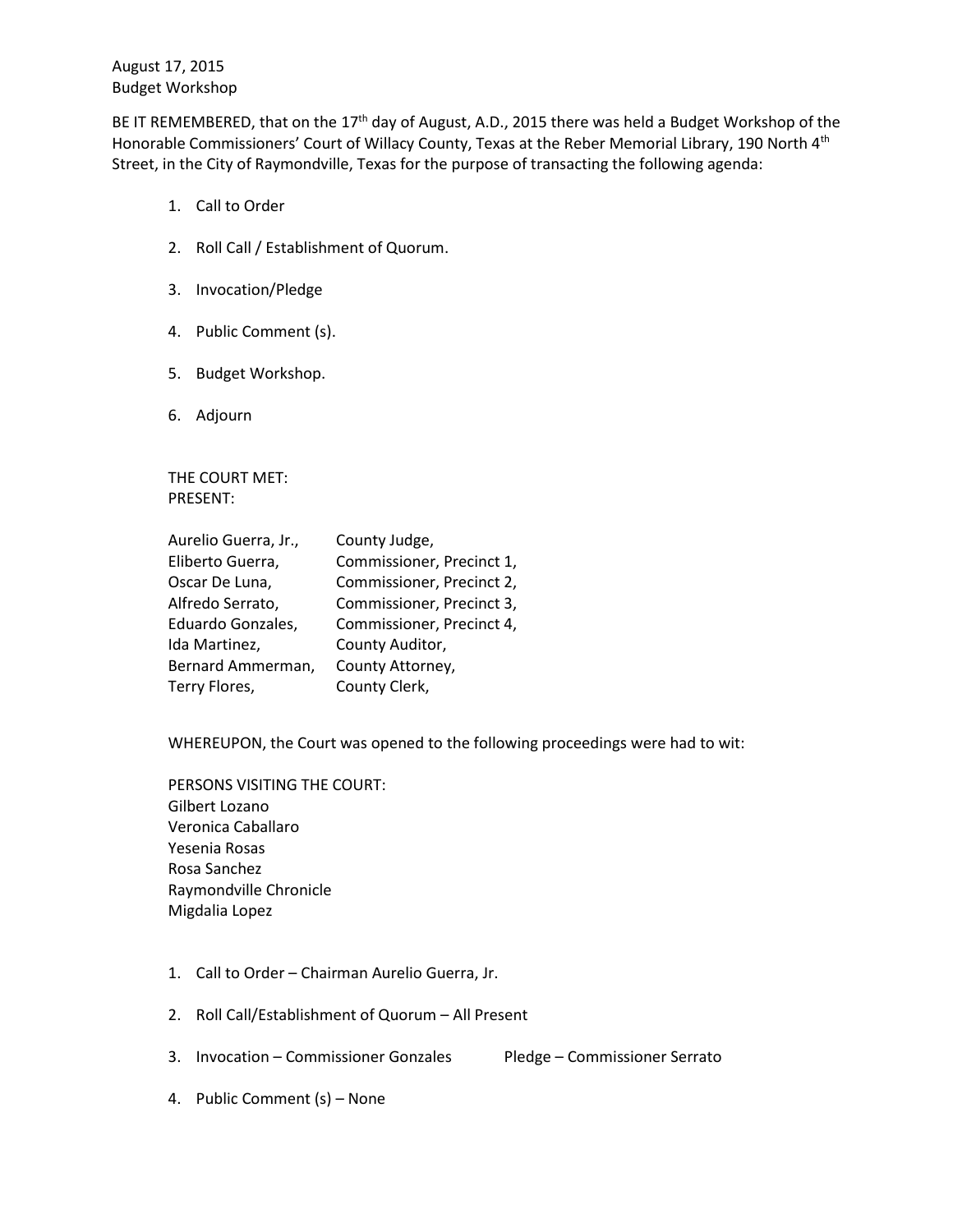Agenda # 5 IN REGARDS TO THE BUDGET WORKSHOP

Commissioners discuss the 2015-2016, County Budget.

## County Auditor:

Motion was made by Commissioner Gonzales, seconded by Commissioner Serrato to approve Auditor's Employees as before without the one position that is not filled. Motion was put before the Court by the Chairman. Commissioners Guerra, De Luna, Serrato and Gonzales voting AYE. NAYS NONE. Motion was declared carried.

District Court Reporter, District Court Administrator and Court Coordinator were discussed with Judge Migdalia Lopez.

Motion was made by Commissioner Gonzales, seconded by Commissioner De Luna to approve the District Court Budget, contingent to indigent defense and other legal matters. Motion was put before the Court by the Chairman. Commissioners Guerra, De Luna, Serrato and Gonzales voting AYE. NAYS NONE. Motion was declared carried.

Librarian:

Motion was made by Commissioner Guerra, seconded by Commissioner Serrato to approve the Library Budget, eliminating the \$27,203.00 position and moving Rosa Sanchez to the \$39,101.00 salary. Motion was put before the Court by the Chairman. Commissioners Guerra, De Luna, Serrato and Gonzales voting AYE. NAYS NONE. Motion was declared carried.

1:35 p.m. Court recessed until 2:30 p.m.

Court Recessed

2:37 p.m. Court Reconvened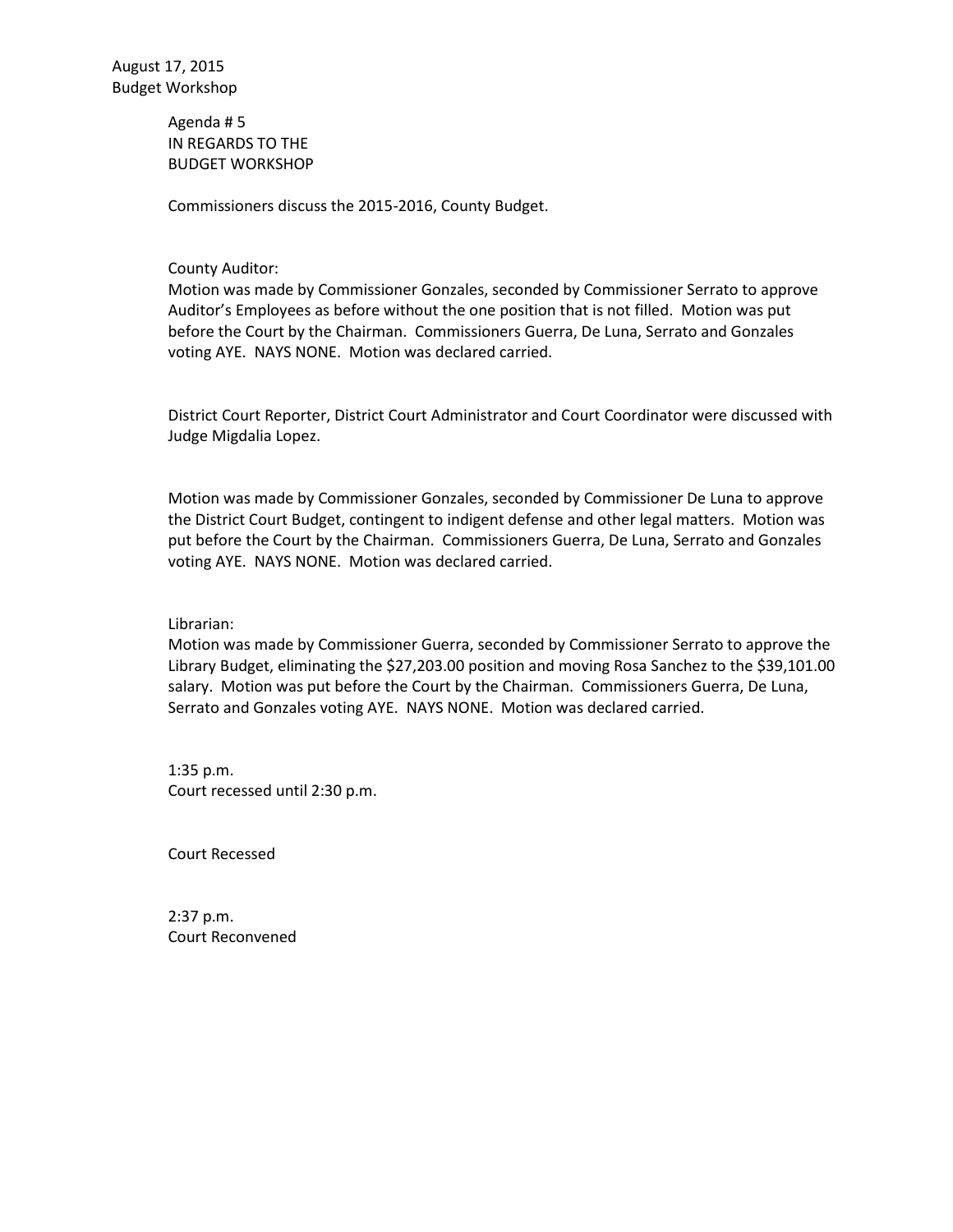August 17, 2015 Budget Workshop

> THE COURT MET: PRESENT:

| Aurelio Guerra, Jr., | County Judge,             |
|----------------------|---------------------------|
| Eliberto Guerra,     | Commissioner, Precinct 1, |
| Oscar De Luna,       | Commissioner, Precinct 2, |
| Alfredo Serrato,     | Commissioner, Precinct 3, |
| Eduardo Gonzales,    | Commissioner, Precinct 4, |
| Ida Martinez,        | County Auditor,           |
| Bernard Ammerman,    | County Attorney,          |
| Terry Flores,        | County Clerk,             |

JP Offices:

Motion was made by Commissioner Gonzales, seconded by Commissioner Guerra for approval to reduce employees from six to two clerks. Motion was put before the Court by the Chairman. Commissioners Guerra, De Luna, Serrato and Gonzales voting AYE. NAYS NONE. Motion was declared carried.

## Election Administration:

Motion was made by Commissioner Guerra, seconded by Commissioner De Luna to approve the 5% budget cut for the Election Department. Motion was put before the Court by the Chairman. Commissioners Guerra, De Luna, Serrato and Gonzales voting AYE. NAYS NONE. Motion was declared carried.

## County Extension Office:

Motion was made by Commissioner De Luna, seconded by Commissioner Guerra to approve the County Extension Office budget with a 5% budget cut. Motion was put before the Court by the Chairman. Commissioners Guerra, De Luna, Serrato and Gonzales voting AYE. NAYS NONE. Motion was declared carried.

Constable, Precinct No. 3 and 1 and Sheriff's Department and Jail

Discussion only

Motion was made by Commissioner Gonzales, seconded by Commissioner De Luna that Court recessed until August 18, 2015 at 9 a.m. Motion was put before the Court by the Chairman. Commissioners Guerra, De Luna, Serrato and Gonzales voting AYE. NAYS NONE. Motion was declared carried.